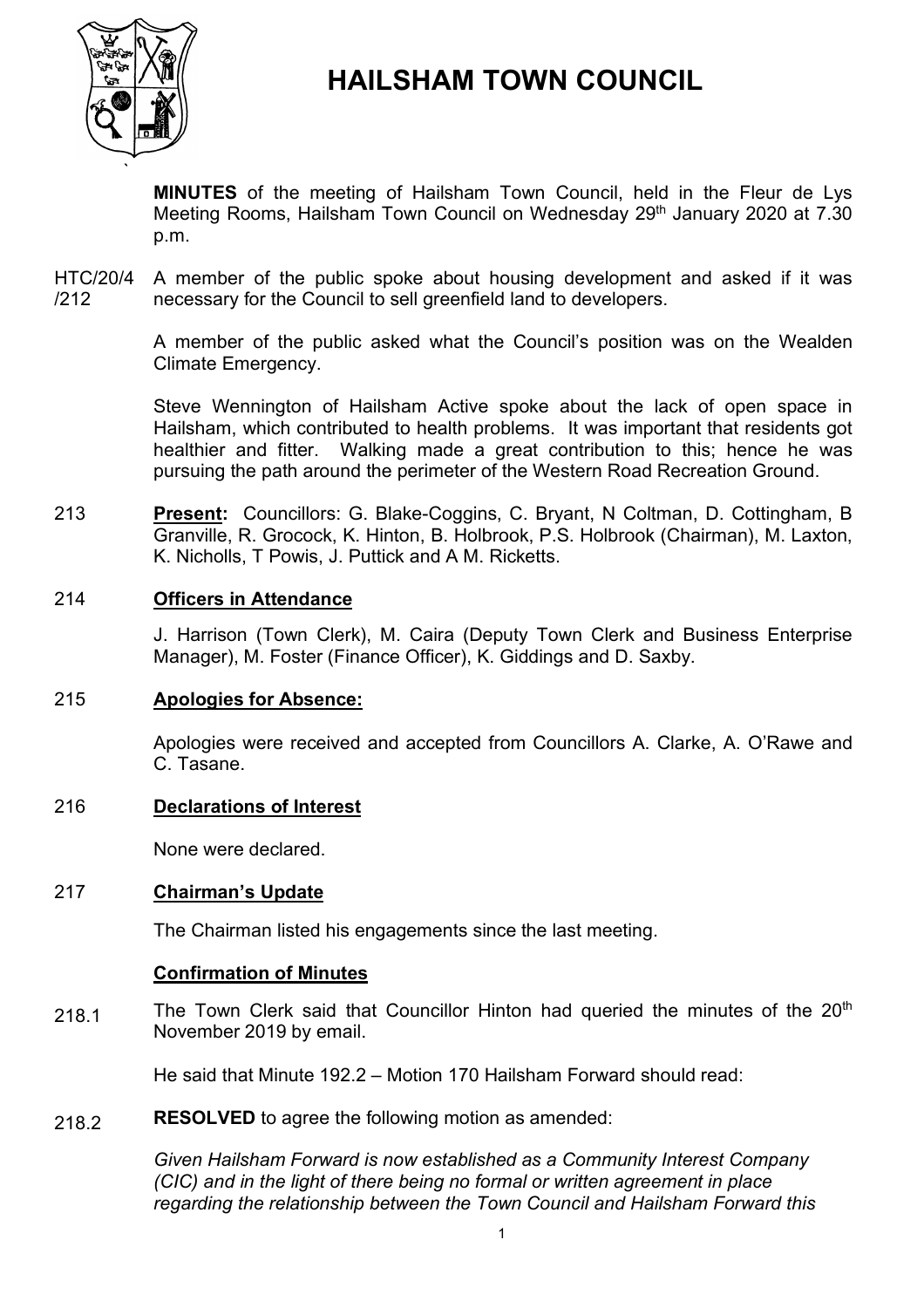*Motion proposes that the Town Council, through its Strategy Committee, undertake an urgent review to: establish if the Town Council wishes to continue a relationship and if so what form this should take.*

*The Review should include consideration of any continued Town Council support in the form of financial and human (staffing) resources.*

*The Review should take place to a timescale that enables recommendations to be presented to Full Council and decisions made before 1st April 2020.* 

*Any formal agreement put in place as a result of the Review should be reconsidered.*

This was agreed.

- 218.3 **RESOLVED** that the Minutes and Reports of the meeting of Hailsham Town Council held on 20<sup>th</sup> November 2019, as amended and printed and circulated, may be taken as read, confirmed as a correct record, and signed by the Chairman.
- 219 **RESOLVED** that the Minutes and Reports of the meeting of Hailsham Town Council held on 27<sup>th</sup> November 2019 as printed and circulated, may be taken as read, confirmed as a correct record, and signed by the Chairman.

### **Neighbourhood Plan Committee**

220.1 Councillor Laxton updated the meeting on the latest developments in respect of the Neighbourhood Plan:

> She, along with Councillor Hinton, had attended the inspectorate hearing in December into the Wealden Local Plan.

> The Town Council had queried Neighbourhood Plan inspector's advice to wait for the outcome of the inspection of the local plan. Therefore a meeting had been held between the Town Council, District Council and Inspector in late December. At that meeting a way forward had been agreed with some amendments to the Neighbourhood Plan.

> Councillor Laxton noted that at present is was still planned for the referendum on the Neighbourhood Plan to proceed before the Police and Crime Commissioner elections in May.

#### 220.2 **RESOLVED** to:

a) note the Neighbourhood Plan update, and

b) approve the Neighbourhood Plan Committee's delegated authority up to the next Town Council meeting.

# **Report of the Independent Wealden Parish Remuneration Panel 2020/21**

221.1 The Town Clerk referred members to the report and recommendations of the Wealden Parish Remuneration Panel that had been circulated with the agenda. Hailsham Town Council continued to be in level 3. The recommendation was that there be an increase of 2.5% in the basic allowance, taking it up to £1,318.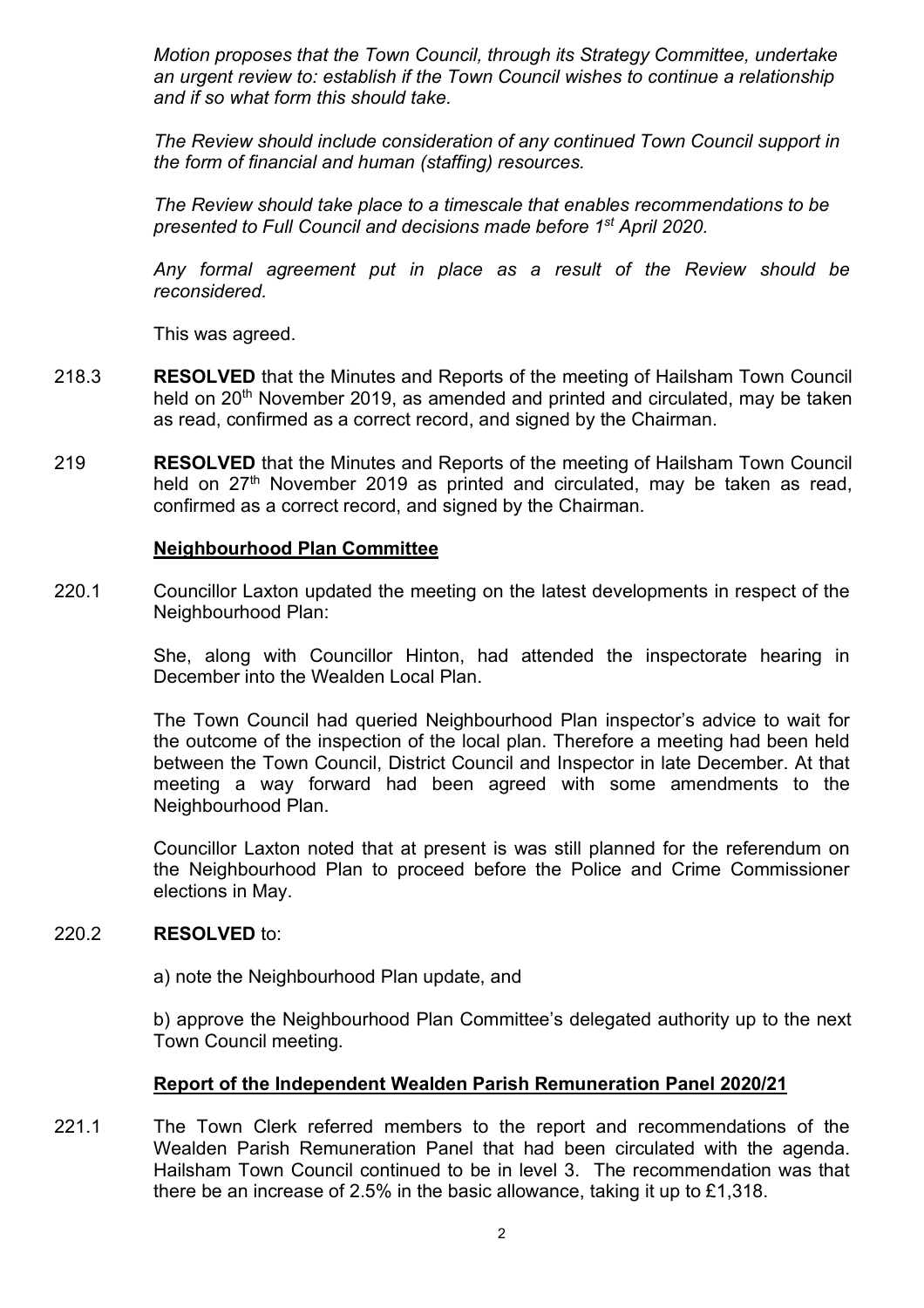It was proposed and seconded that the recommended increase is not taken. On being put to the vote there were 7 in favour and 7 against. The Chairman exercised his casting vote against the proposal, which was therefore lost.

- 221.2 Councillor Puttick requested that his vote in favour of the proposal be recorded.
- 221.3 It was proposed and seconded that the recommended increase be accepted and taken. On being put to the vote there were 7 in favour and 7 against. The Chairman exercised his casting vote for the proposal, which was therefore carried.
- 221.4 Councillors Nicholls, Hinton, Powis, Laxton, Puttick and Ricketts requested that their votes against the proposal be recorded.
- 221.5 **RESOLVED** to accept the recommendation of the Independent Wealden Parish Remuneration Panel 2020/21.

### **Western Road Recreation Ground – All Weather Perimeter Path**

222.1 The Chairman asked that Mr S Wennington from Hailsham Active to address the meeting.

> Mr Wennington said that he and Mr R Oleson had prepared a draft specification for building an all-weather perimeter path at Western Road Recreation Ground based on resolutions at previous Council meetings. This would allow leisure pursuits such as walking, running and cycling. It would also act as a thoroughfare to The Diplocks Industrial Estate. The indicative price for the project (without the additional electrical lighting scheme or the hard-standing exercise area is £137,511. This sum could be allocated from paid Section 106 monies.

> Members were concerned that the Council would be liable for maintenance costs and other unidentified on-costs that would have to be taken from future revenue income. Mr Oleson said that the path would be made from materials that would be maintenance free for around 15 years.

222.2 **RESOLVED** to accept the recommendations in the report and allocate £137,511, from S106 payments previously received from Wealden district Council for 'leisure facilities in Hailsham, to the scheme to build an all-weather perimeter path (without lighting) around the Western Road Recreation Ground and requested that Hailsham Active take this project forward, working with the Town Council to procure the installation, whilst staying within budget; and to thank Mr Wennington, Mr Oleson and the Deputy Town Clerk for their work on this project.

#### **Precept 2020/21**

223.1 The Chairman introduced Mr B Thompson the Chief Finance Officer of Wealden District Council.

> Mr Thompson addressed the meeting about an error that occurred in the tax base calculation in 2019/20. The tax base for that year had been overstated by about 3 per cent. This would have to be corrected for 2020/21 and there was legally no possibility of Wealden District Council covering the losses to Hailsham Town Council. Mr Thompson apologised for this error which had happened before his appointment.

223.2 Members were asked to consider the recommendations of the Finance, Budget,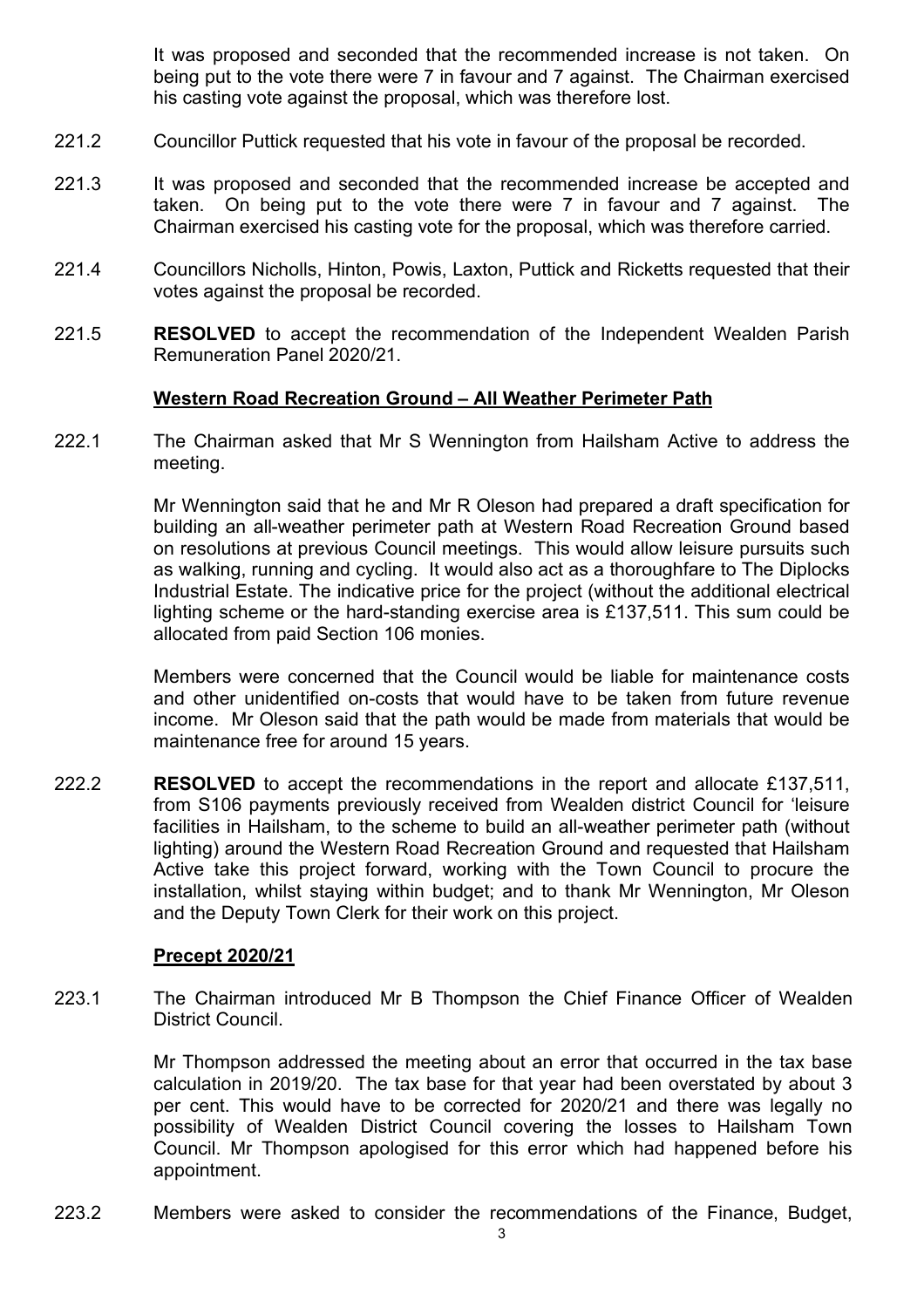Resources and Staffing Committee held on  $8<sup>th</sup>$  January 2020. The following were agreed as adjustments:

Not to add an additional £5,000 to the Neighbourhood Plan Budget.

To take out an additional £5,000 for festive lighting (keeping the budget at £11,000.

To reduce the Grants allocation by £5,000.

To remove £6,000 of additional money to Wealden Works.

To defer installation of the changing spaces pod by six months or more to reduce/remove the costs of maintenance and cleaning by £13,000 (a £6,500 saving).

- 223.3 Councillor Laxton spoke in opposition to the deferment of the changing spaces pod.
- 223.4 On being put to the vote, the deferment of the provision of a changing spaces pod was carried by 11 votes to 3.
- 223.4 Councillors Laxton, Nicholls and Ricketts requested that their votes against the deferment be recorded.
- 223.5 **RESOLVED** that the changing spaces pod is deferred to financial year 2021/22, considering the district wide review to be undertaken by Wealden District Council.
- 223.6 **RESOLVED** to ringfence any underspend from 2019/20 for replacement of solo dog bins for litter bins; all bins to be labelled for duel use of general waste and dog waste and marketing to start educating the public on dog waste disposal.
- 223.7 **RESOLVED** that there is a moratorium on additional projects being undertaken in 2020/21, other than the projects the Council has resolved to undertake.
- 223.8 **RESOLVED** that a workshop for all councillors to attend to cover full understanding of the budgets and its constraints. One day meeting and one evening meeting.

#### 223.9 **RESOLVED** to:

- a) Approve the budget of £1,094,327 as set out in the officers' report circulated with the agenda.
- b) That Wealden District Council is requisitioned for a precept of £1,092,827 for the financial year 2020/21. This represents a 5.5% increase in the Band D Tax rate. The shortfall of £1,499.80 to be drawn from the Council's reserves.

# **Members' Code of Conduct**

- 224.1 The Town Clerk referred members to the report circulated with the agenda which was asking that consideration was given to adopting the amended Code of Conduct in line with East Sussex County Council and Wealden District Council.
- 224.2 **RESOLVED** that the amended Code of Conduct is adopted by Hailsham Town Council.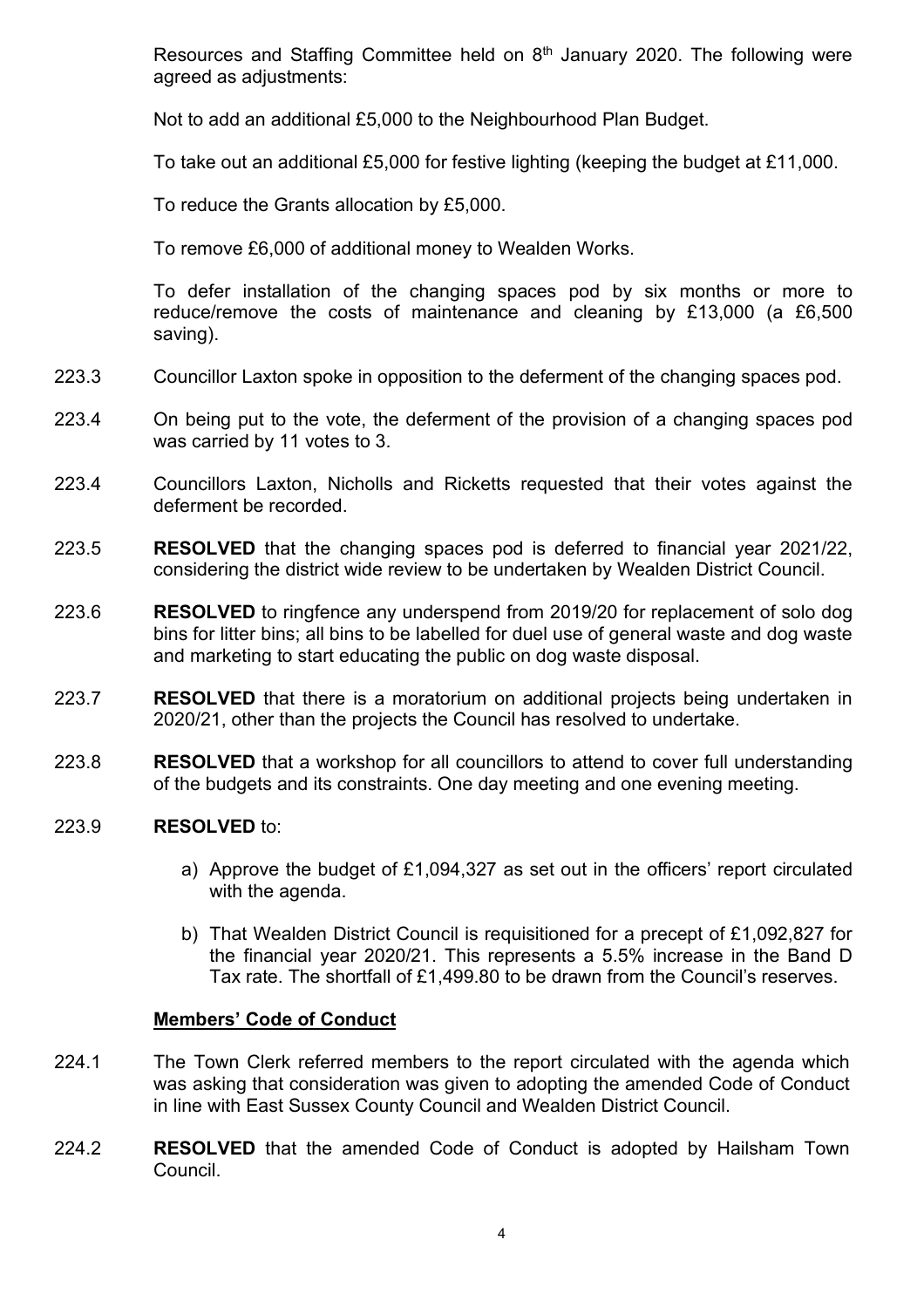# **Wealden District Council Local Plan**

225.1 The Town Clerk referred members to the report from the Planning Inspector on the Wealden District Council Local Plan who had decided that WDC could not proceed with its current draft Local Plan. The Inspector had found that there had been too great an emphasis on protecting the environment and that it needed to do more to build in Wealden which neighbouring councils, such as Eastbourne could not accommodate.

> Councillor Blake-Coggins expressed his extreme disappointment with the presentation of the Plan which he suggested was full of holes. He suggested that Wealden District Council looks elsewhere for extra housing.

- 225.2 Councillor Hinton declared an interest as he was a planning officer at Tunbridge Wells Borough Council.
- 225.3 **RESOLVED** to summons the Chief Executive, Senior Planning Officers and the leader of Wealden District Council to attend a meeting with the council before the WDC council meeting on 19<sup>th</sup> February. The letter of summons to be sent by the Chairman of the Council.

### **Annual Town Meeting**

226.1 The Town Clerk asked members what format they wanted the Annual Town Meeting to take. In previous years local stakeholders were invited to have information stalls for an hour before the meeting officially opened and were asked to stay to answer questions on the services they provided.

> Councillor Laxton said that she would like Inspector Gross of Sussex Police to be present to allay the fears of residents who were concerned about the increase in anti-social behaviour.

> She also wanted chairs of committees to have a five-minute speaking slot to address the meeting on the work of their individual committee. If this was not permissible Councillor Laxton said that they should not be sitting at the top table.

226.2 **RESOLVED** that the format of the Annual Town Meeting would follow the format of recent meetings, and have stakeholder stands before the meeting and invite stakeholders to stay for the meeting.

# **Motion 173 – Name Badges**

227.1 The following motion had been received by the Town Clerk:

> *That the council introduce the wearing of name badges/lanyards, to be worn at all council meetings and council sponsored events.*

> *This would assist in the recognition of councillors to members of the public and currently only happens at the Annual Town Meeting*.

> The motion was proposed by Councillor Tasane and seconded by Councillor **Ricketts**

In the absence of Councillor Tasane, Councillor Ricketts moved the motion.